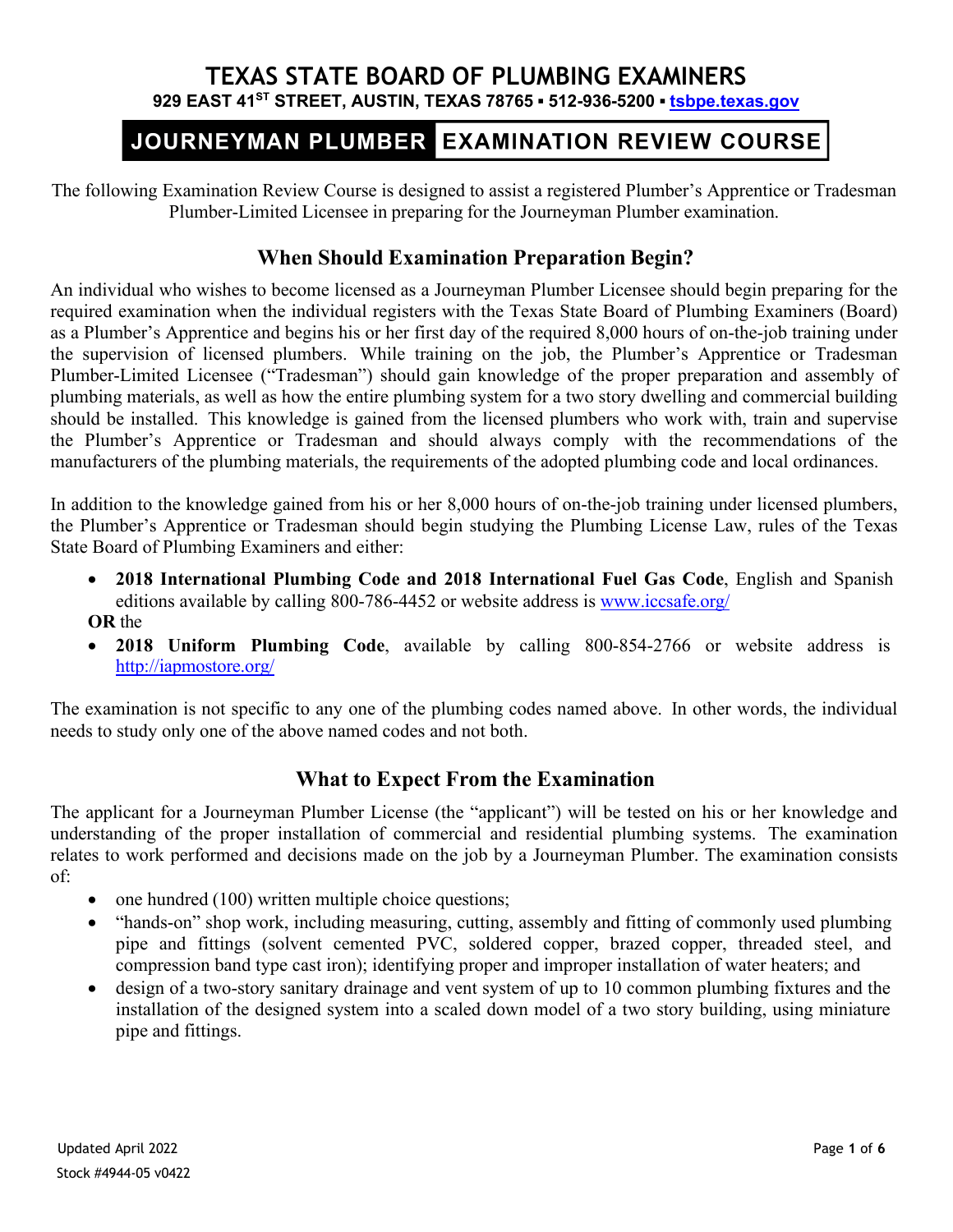• **Note:** If you are a current Tradesman – Plumber Limited licensee at the time of examination, you have already been tested on and demonstrated competency of the "hands-on" shop work and the design and installation of a sanitary drainage and vent system. As a result, the examination of an applicant who is a current Tradesman Plumber will be limited to a written examination and will not include the practical components of the "hands-on" shop work or the two-story sanitary drainage and vent system as described above. However, we recommend that you continue to review all topics contained in the study materials as many of the concepts concerning design, installation and material preparation are tested in the written examination.

## **How to Study the Plumbing Codes**

The examination contains questions pertaining to plumbing of one- and two-family dwellings, as well as commercial installations.

In some instances, a plumbing code may refer to a manufacturer's recommendations on a particular subject. For the purposes of the examination, the applicant needs to be familiar with the manufacturer recommendations for the installation of solvent cemented P.V.C. joints, steel pipe threaded/screwed joints, soldered and brazed copper joints and compression band type cast iron joints. These manufacturer recommendations are found in the form of the manufacturer instructions for the assembly of the particular product. For example, the label on most cans of P.V.C. primer and solvent cement have instructions for the proper preparation of the pipe and application of the primer and solvent cement. Manufacturer recommendations are also found on the labels of most pipe joint compounds for threaded/screwed joints and soldering fluxes for copper soldered joints. Manufacturer recommendations for compression band type cast iron joints are supplied with the bands or from the supplier or manufacturer.

The plumbing codes are separated into chapters according to subjects. Some subjects are covered in more than one chapter, depending on which code is chosen to study. For example, installation of methods for plumbing materials are generally covered in the General Regulations chapter, but more specific methods for installing solvent cemented P.V.C. water pipe, may be found in the chapter on Water Supply and Distribution.

When preparing for the examination, the applicant should pay particular attention to the following chapters and subject matter listed under each chapter:

#### **Chapter on Definitions**

Studying a plumbing code should begin with learning and understanding the proper plumbing terms and their meanings found in the chapter on definitions. When the proper terms and their meanings are known and understood, the applicant will find the other chapters in the plumbing code much easier to understand. The plumbing codes use only correct plumbing terms and do not contain any slang terms. Since the examination is based on the plumbing codes, only correct terms are used in the examination.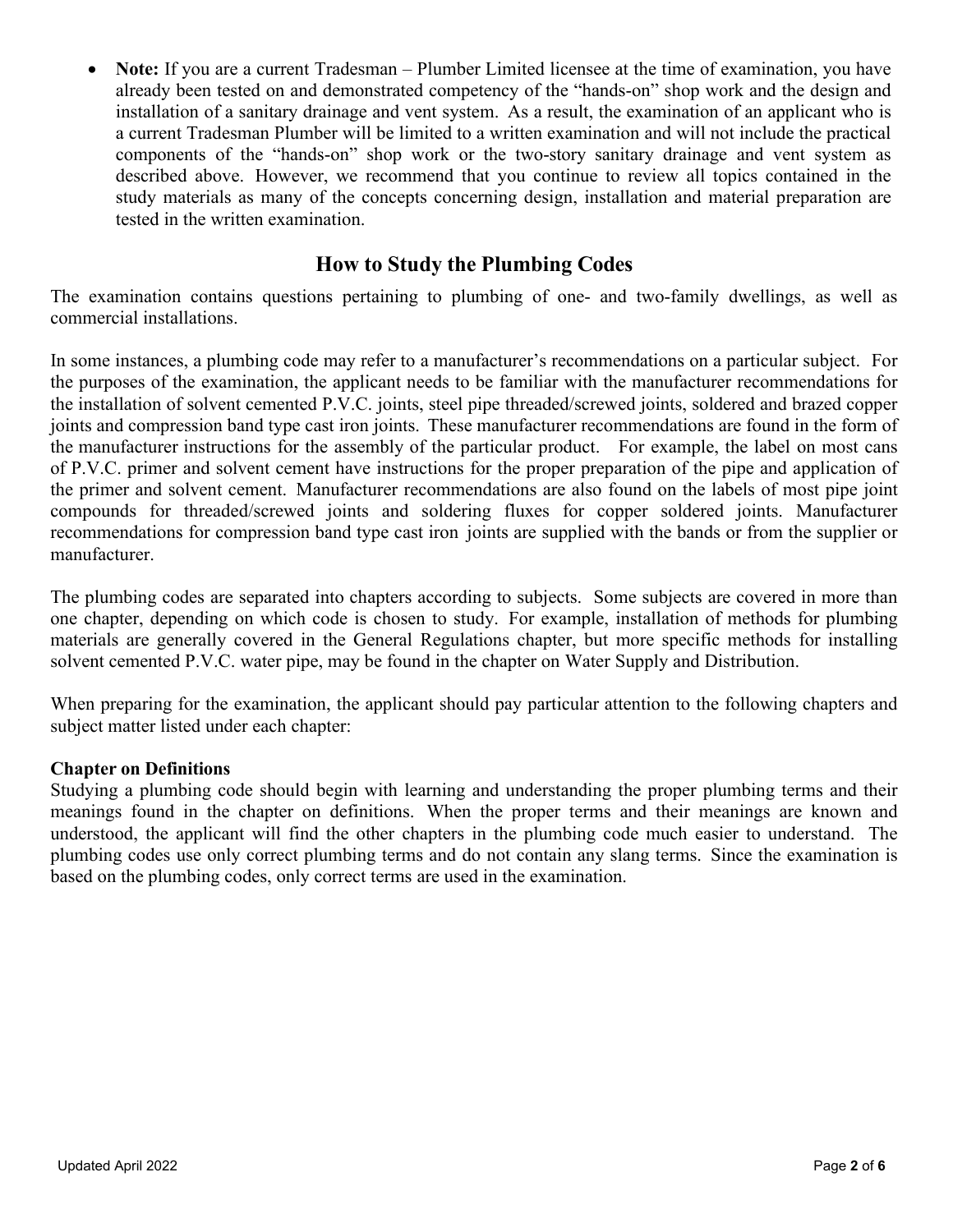A Sample Question from the Journeyman Plumber Examination:

That part of the drainage system which extends from the end of the building drain and conveys its discharge to a public sewer, private sewer, individual sewage - disposal system or other point of disposal is a:

- A. waste pipe
- B. soil stack
- C. building sewer
- D. branch

#### **Chapter on General Regulations or General Requirements**

The chapter on general regulations or general requirements, generally addresses the requirements for the installation of plumbing. Some of the subjects in this chapter may be more specifically addressed in the other chapters of the code. Some of the subjects covered in this chapter include:

- types of materials and fixtures which may and may not be used;
- installation methods which may and may not be used;
- protection of piping from corrosion, stress, freezing and physical damage;
- proper bedding, support and protection of pipe installed in trenches and tunnels;
- limitations on cutting, notching and boring of the building structure;
- required types and methods of testing and inspection of the plumbing system.

A Sample Question from the Journeyman Plumber Examination:

All piping passing under or, through walls shall be:

- A. protected from breakage
- B. bent 90° degrees
- C. welded joints
- D. accessible

### **Chapter on Plumbing Fixtures**

The chapter in the codes on plumbing fixtures addresses the approved types and sizes of fixtures, faucets and fixture fittings and their installation. Some of the subjects covered in this chapter are:

- water closets, bidets, lavatories, bathtubs, showers, sinks, automatic clothes washers, dish washers, food grinders;
- fixture fittings and accessories, such as p-traps, tailpieces, slip joint connections, flush valves and overflows in water closet tanks.

A Sample Question from the Journeyman Plumber Examination:

Water closets or bidets shall not be set closer than from its center to any sidewall or partition.

- A. 10 inches
- B. 12 inches
- C. 15 inches
- D. 18 inches

### **Chapter on Water Heaters**

The chapter on water heaters addresses the installation of water heaters, including the required connections, valves and safety devices. The chapter in the codes on fuel gas, also addresses many requirements for water heater installation and venting. Some of the subjects addressed in the chapter on Water Heaters are:

- approved locations of water heaters
- supply valves
- pressure and temperature relief valves and drains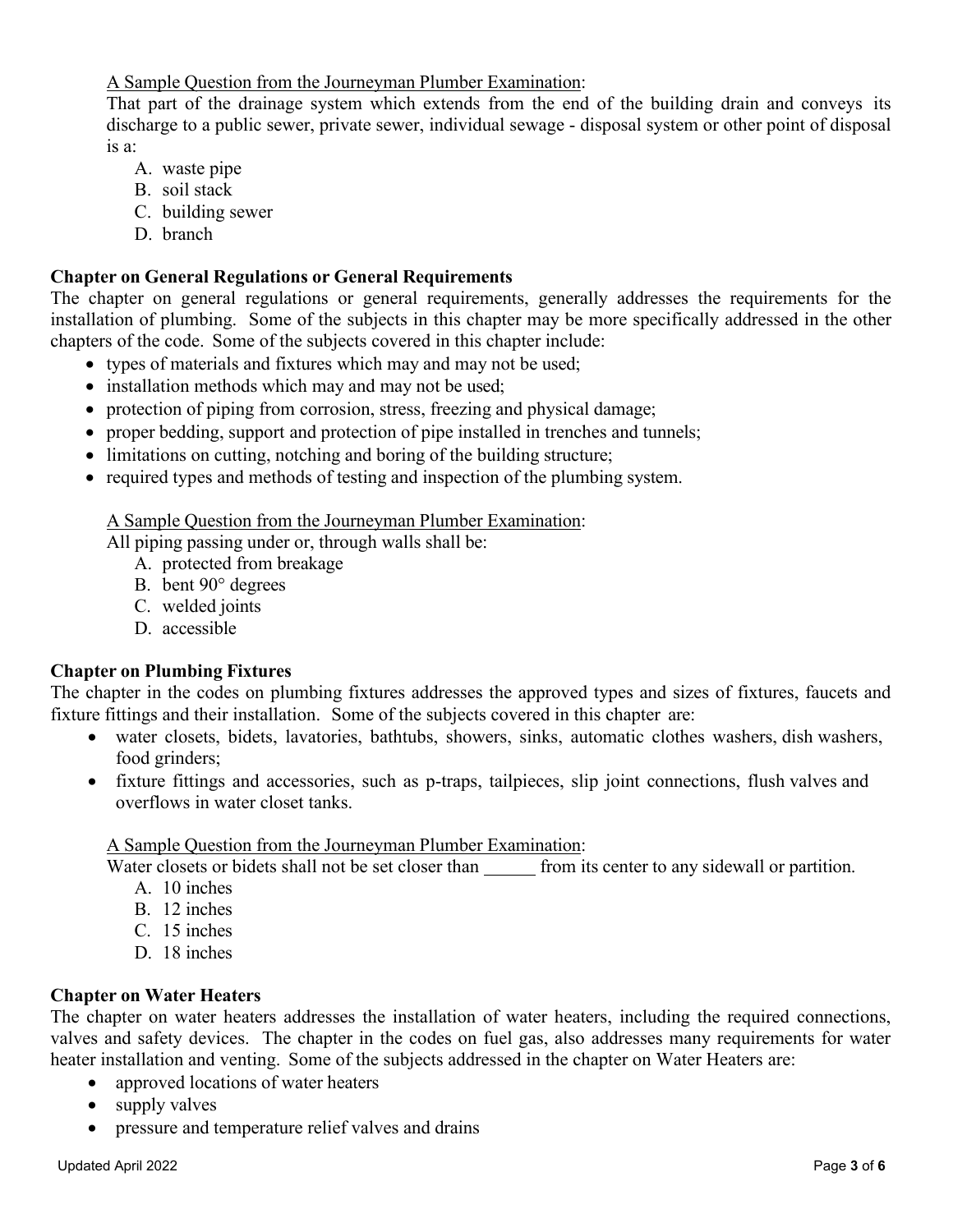• drain pans

During the examination, the applicant will view several water heater installations. Each water heater installation will be numbered. Each water heater will have the manufacturer's warning and statistical labels affixed to the water heater. Each water heater installation will contain some code violations, which must be identified by the applicant.

### A Sample Question from the Journeyman Plumber Examination:

The water supply piping to water heater #2:

- A. must have a shutoff valve on both sides where the flex connectors join the pipe.
- B. must have a shutoff valve on the cold water supply.
- C. must have a shutoff valve on the hot water side only.
- D. would be code approved as installed.

## **Chapter on Water Supply and Distribution**

The chapter on water supply and distribution address materials and installation of hot and cold water supply and distribution systems. Some of the subjects covered in this chapter are:

- cross-connection contamination prevention, including vacuum breakers and air gaps;
- approved materials for water supply piping
- required methods for installation of water piping, including threaded, solvent cement and solder joints

### A Sample Question from the Journeyman Plumber Examination:

Type "M" copper tubing wall thickness is:

- A. heavier than type "L"
- B. heavier than type "K"
- C. lighter than type "L"
- D. lighter than type "DWV"

## **Chapter on Sanitary Drainage**

The chapter on sanitary drainage addresses the materials and installation of sanitary drainage piping systems. Some of the subjects covered in this chapter are:

- approved and prohibited materials for sanitary drain piping;
- required methods for installation of drainage piping, including solvent cement joints;
- required distance between building drain and water service
- required locations of cleanouts
- testing of sanitary drainage piping

A Sample Question from the Journeyman Plumber Examination:

Which one of these fixtures has the highest fixture unit rating?

- A. bathtub
- B. water closet
- C. lavatory
- D. kitchen sink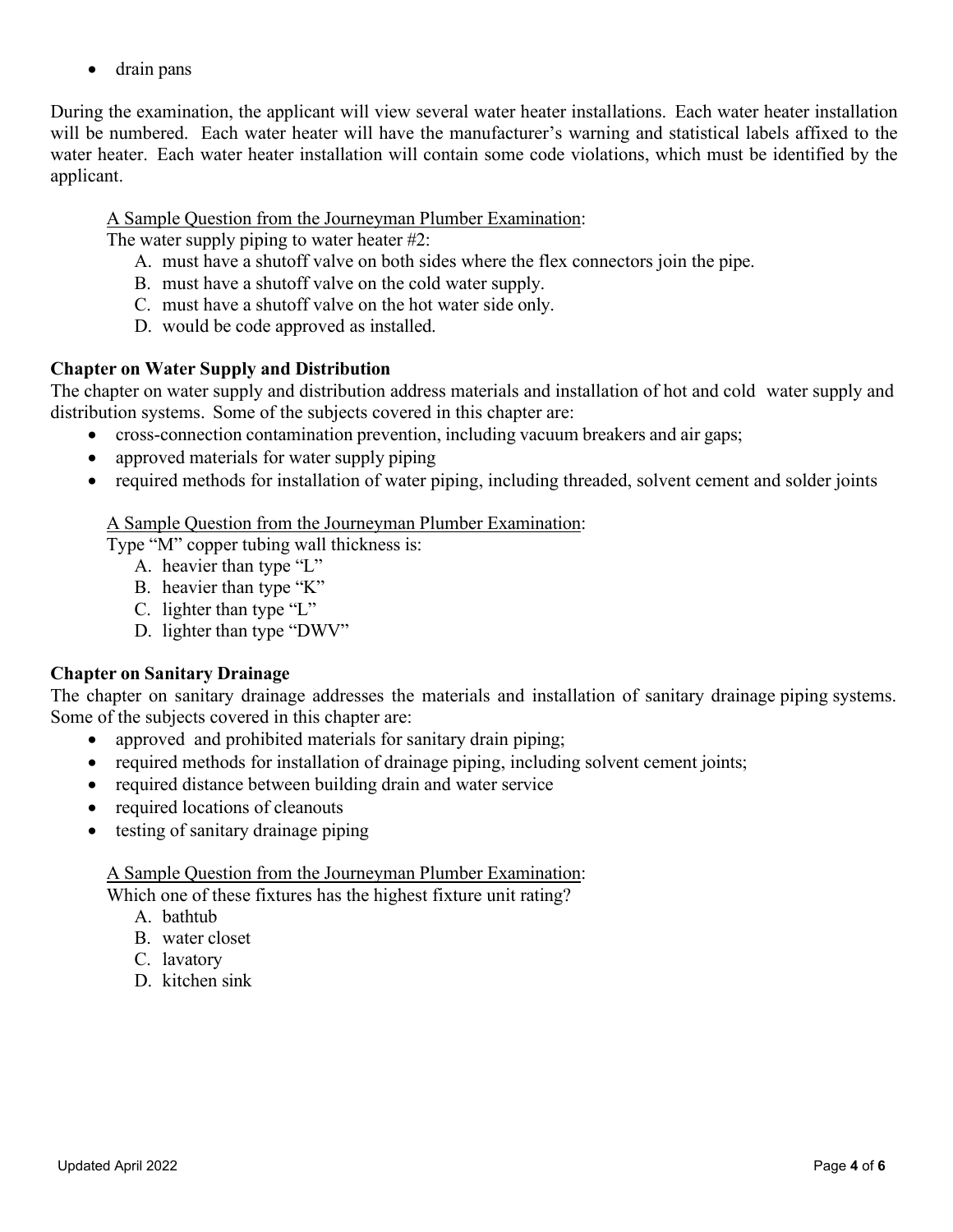### **Chapter on Vents**

The chapter on vents addresses the materials and installation of vent systems, which allow the sanitary drainage system to operate properly. Some of the subjects covered in this chapter are:

- the purpose of properly installed vent systems
- the different vent types and components which create a complete vent system
- vent terminals
- grading of vents
- connection of vent piping to sanitary drainage piping
- wet venting on the same floor versus wet venting one floor above another A Sample

#### Question from the Journeyman Plumber Examination:

The connection between a vent pipe and a vent stack or stack vent shall be at least

\_\_ inches above the flood-level rim of the highest fixture served by the vent:

A.4

- B. 8
- C. 7
- D.6

## **Chapter on Traps**

The chapter on traps addresses the materials and installation of traps in the sanitary drainage system. Some of the subjects covered in this chapter are:

- design of different types of traps
- fixture traps
- protection of trap seals
- prohibited traps

A Sample Question from the Journeyman Plumber Examination:

Which one of the following characteristics is not a requirement of a properly installed trap?

- A. it is able to pass water freely
- B. it has mechanical or moving parts
- C. it is self-cleaning
- D. it has a seal not less than 2 inches and not more than 4 inches

## **Chapter on Fuel Gas or Fuel Piping**

The chapter on fuel gas or fuel piping addresses the pipes, valves, fittings and installation of those materials used for supplying fuel gas to water heaters and appliances. The subjects covered in this chapter that the Plumber's Apprentice should be knowledgeable of are:

- the different types of fuel gasses
- approved and prohibited materials for fuel gas piping
- testing of fuel gas systems

The applicant should also know, that in order to install liquefied petroleum (L.P.) gas, a separate license issued by the Texas Railroad Commission must first be obtained by anyone who installs L.P. gas piping.